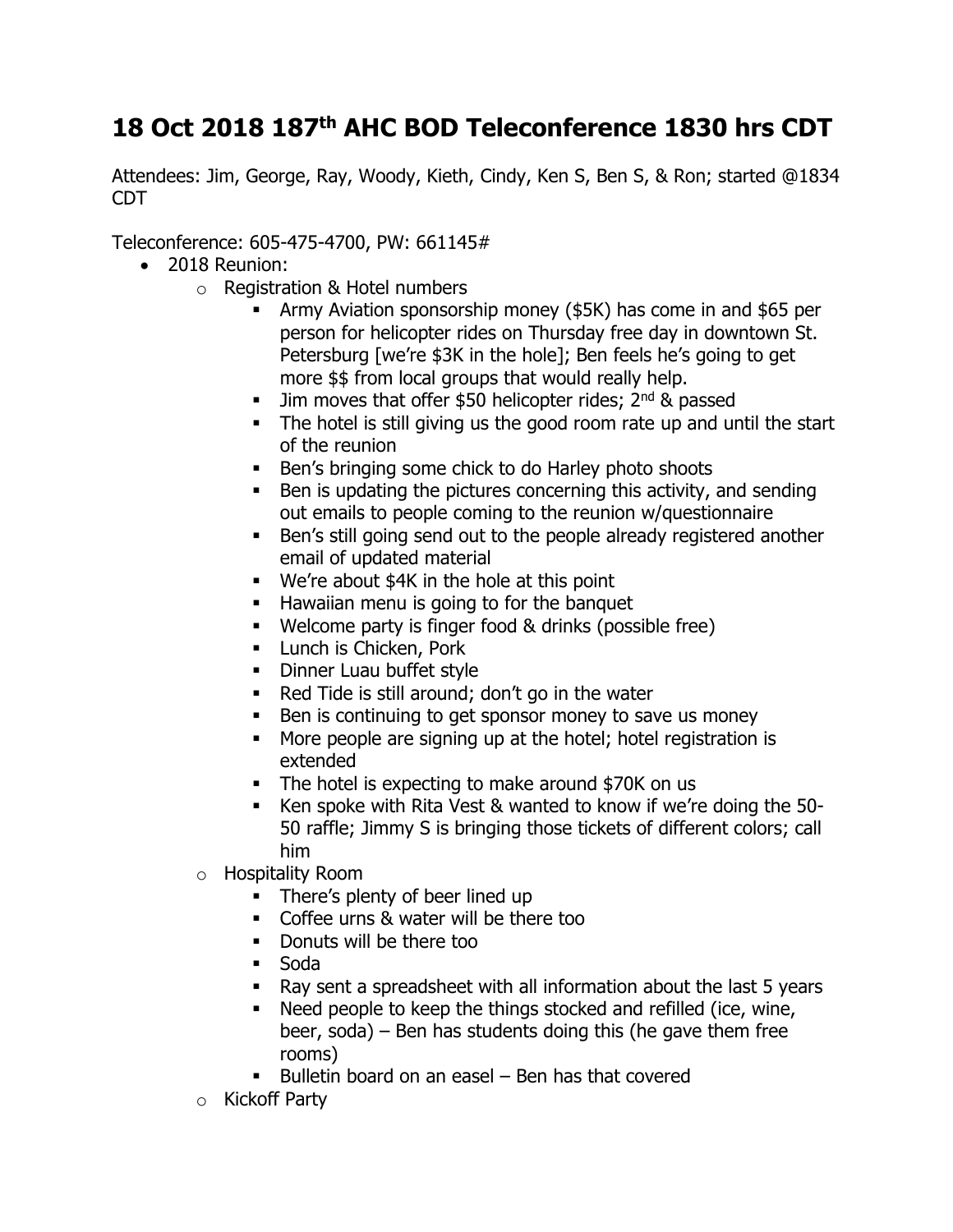- Casual attire (Tropical) & flip flops
- Ladies are getting a bracelet at this party
- o Guests of Honor Day (Fri)
	- **EXEL BUSSES are ready at 0930; bus captains needed**
	- 10-12 noon; if we get enough vehicles
	- Load busses around 1300 to go back to the hotel
	- Mayor of St. Pete Beach plus politicians
	- Procession to somewhere (walking 7 blocks) with the politicians speaking; there will be rides for this for those that can't walk
	- Jim needs to know if Ben's got a speaker of not so he can tell Florence Gantt to speak or not. Florence will be the speaker again.
- o Memorial Service
	- 187<sup>th</sup> Gear On
- o Silent & Live Auction (Sat)
	- Seating & Table space, speaker system
	- Same space for all on this day
	- $\blacksquare$  We don't have the whole room booked for Sat night via the contract
	- Jim will send the auction paperwork to Ben notepads, forms
	- Ben is still looking to his sponsors for items to be donated in the auction
- o Business Meeting
	- **.** Jim has this under control (projector, audio system, screen etc.)
- o Ladies' Luncheon
	- **.** Jim has a backup plan for Ben
	- **.** Jim is recruiting some entertainment (MCs: Michelle Strait & Florence Gantt)
- o Banquet
	- 122 signed up today
	- Cash Bar & Cocktail hour before the dinner
	- Ben is trying to get a couple of Green Berets to speak
	- Ben is putting together some band of entertainment
	- Joe Emerson is doing the Missing Man Ceremony
	- **.** Jim is doing the Gaffney Award presentation (Ian is having surgery)
- Company Store Transition
	- $\circ$  June financials: at Cost
	- $\circ$  Discount sale at reunion (50%) George wants to increase the discount to give Rucker less money
	- o What was normal markup on items? Don't know; but at cost. It was a service to our members. Rucker wants to have a big markup on items (30- 50%). The amount of sales should be as much as possible to limit amount of money going to Rucker. There will be a lot of 3XL sized people at our reunion. Whatever money we give Rucker will be paid back to us in this